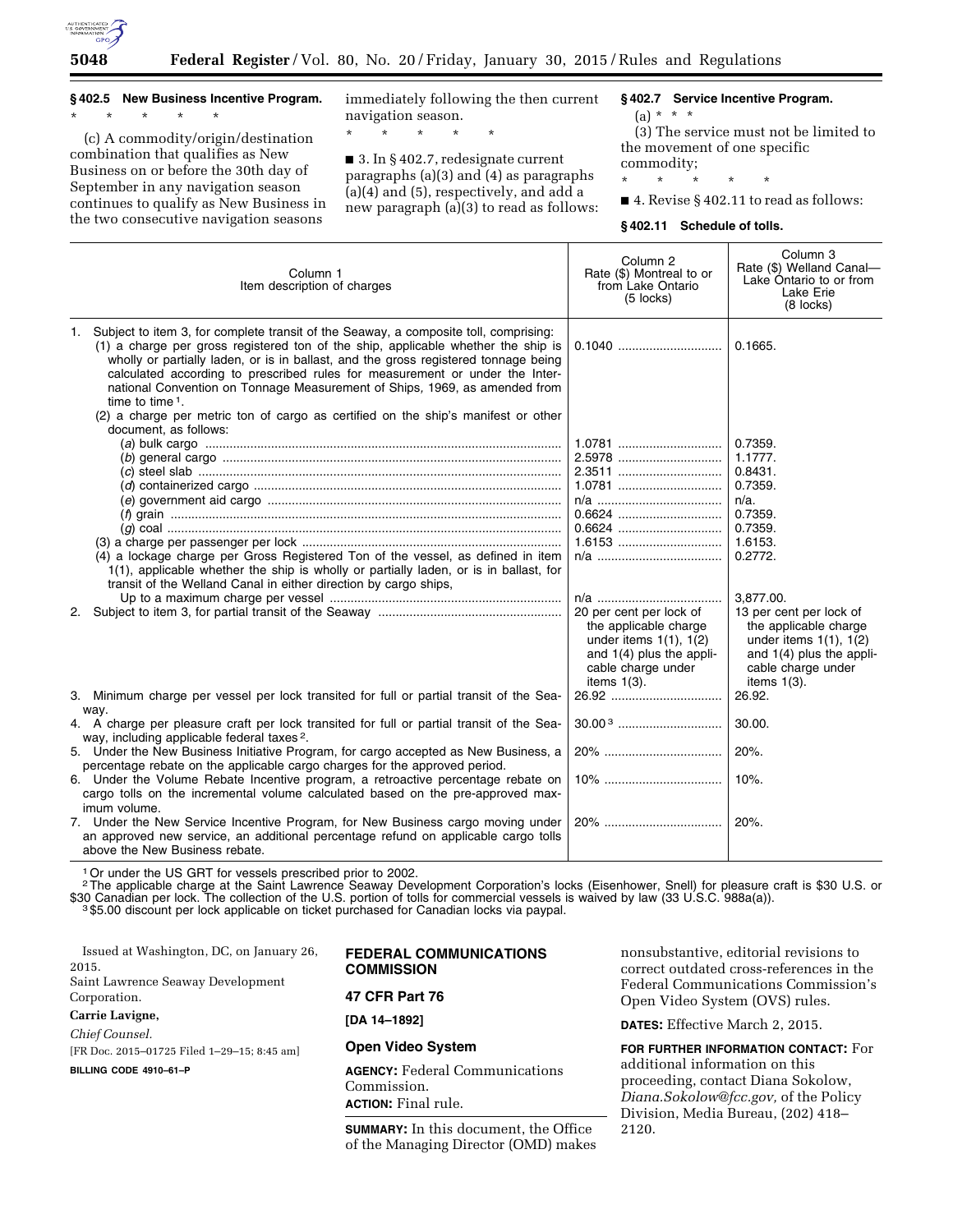**SUPPLEMENTARY INFORMATION:** This is a summary of the Office of the Managing Director's *Order,* DA 14–1892, adopted and released on December 23, 2014. The full text of this document is available for public inspection and copying during regular business hours in the FCC Reference Center, Federal Communications Commission, 445 12th Street SW., Room CY–A257, Washington, DC 20554. This document will also be available via ECFS at *[http://fjallfoss.fcc.gov/ecfs/.](http://fjallfoss.fcc.gov/ecfs/)* Documents will be available electronically in ASCII, Microsoft Word, and/or Adobe Acrobat. The complete text may be purchased from the Commission's copy contractor, 445 12th Street SW., Room CY–B402, Washington, DC 20554. Alternative formats are available for people with disabilities (Braille, large print, electronic files, audio format), by sending an email to *[fcc504@fcc.gov](mailto:fcc504@fcc.gov)* or calling the Commission's Consumer and Governmental Affairs Bureau at (202) 418–0530 (voice), (202) 418–0432 (TTY).

# **Paperwork Reduction Act of 1995 Analysis**

This document does not contain new or modified information collection(s) subject to the Paperwork Reduction Act of 1995, Public Law 104–13. In addition, therefore, it does not contain any new or modified ''information collection burden for small business concerns with fewer than 25 employees,'' pursuant to the Small Business Paperwork Relief Act of 2002, Public Law 107–198, *see* 44 U.S.C. 3506(c)(4). The Commission will file a nonsubstantive modification to the information collection that contains §§ 76.1601, 76.1607, 76.1617, and 76.1708 (OMB 3060–0649).

#### **Synopsis**

### **I. Discussion**

1. By this Order, the Office of the Managing Director (OMD) makes nonsubstantive, editorial revisions to correct outdated cross-references in the Federal Communications Commission's open video system (OVS) rules. These nonsubstantive revisions are part of the Commission's ongoing examination and improvement of its processes and procedures. Specifically, § 76.1506(g) of the Commission's rules applies to OVS operators the cable operator notification requirements contained in § 76.58.1 While § 76.58 contained those notification requirements when § 76.1506(g) was adopted,<sup>2</sup> in 1999 the Commission deleted § 76.58 and moved

its contents to new sections of the Code of Federal Regulations (CFR) with the minor modifications discussed below.3 Accordingly, in this Order we correct the outdated cross-references in § 76.1506(g).

2. These revisions update references to obsolete rule sections. Accordingly, we find good cause to conclude that notice and comment procedures are unnecessary and would not serve any useful purpose.4 The Commission's rules provide its Managing Director, or his or her designee, with ''delegated authority to make nonsubstantive, editorial revisions of the Commission's rules and regulations upon approval of the bureau or staff office primarily responsible for the particular part or section involved."<sup>5</sup> Updating the crossreferences in  $\S 76.1506(g)$  is a nonsubstantive change, and the Media Bureau has approved the corrections made herein.

3. Upon the deletion of § 76.58 of the Commission's rules in 1999, the Commission moved the contents of § 76.58(a) to § 76.1601.6 The Commission also moved the contents of § 76.58(b), (d) and (e) to § 76.1617.7 Further, the Commission moved the contents of § 76.58(c) to § 76.1607 and part of § 76.1708(a).8 Additionally, the Commission moved the note to § 76.58 to § 76.1601.9 However, § 76.1506(g) continues to cross-reference deleted § 76.58.

4. We revise § 76.1506(g) of the Commission's rules to eliminate crossreferences to deleted § 76.58 and replace those references with the updated cable rule sections. We need not revise FCC Form 1275, Certification for Open Video Systems, because that form does not

7 In 1999, the Commission decided that the references to the 1993 notification requirements contained in § 76.58 were outdated and, thus, replaced those references with more general language, a 60 day notification requirement, when it moved the contents of § 76.58(b), (d) and (e) into new § 76.1617. *See* 47 CFR 76.1617; *1998 Biennial Review Order,* 14 FCC Rcd at Appendix C. The *1998 Biennial Review Order* contained a discussion of the replacement of the 1993 dates with the new 60-day notification requirements, and while the text referenced these requirements as appearing in new § 76.1619, an erratum indicated that they actually appear in § 76.1617. *1998 Biennial Review Order,* 14 FCC Rcd at 4667, paras. 28–29; Erratum, 1999 WL 163015, at Appendix C (Mar. 26, 1999). 8*See* 47 CFR 76.1607 and 76.1708(a).

9*See* Note 1 to § 76.1601.

mention deleted § 76.58. In addition, to make § 76.1506(g) easier to read now that it will cross-reference multiple rule sections instead of a single rule section, we make editorial revisions by merging the three former sentences into a single sentence. Section 76.1506(g) will now read, ''Any provision of §§ 76.1601, 76.1607, 76.1617, or 76.1708(a) (second sentence) that refers to a 'cable operator,' 'cable system,' or 'principal headend' shall apply, respectively, to an open video system operator, to an open video system, or to the equivalent of the principal headend for an open video system.'' The corrections discussed herein are nonsubstantive, editorial revisions that the Media Bureau has approved, and OMD thus has authority to implement them pursuant to  $§ 0.231(b).$ <sup>10</sup>

# **II. Procedural Matters**

#### *A. Regulatory Flexibility Act*

5. Because we adopt this Order without notice and comment, the Regulatory Flexibility Act (RFA) does not apply.11

# *B. Final Paperwork Reduction Act of 1995 Analysis*

6. The Order does not contain new or modified information collection requirements subject to the Paperwork Reduction Act of 1995 (PRA), Public Law 104–13. In addition, therefore, it does not contain any new or modified ''information collection burden for small business concerns with fewer than 25 employees,'' pursuant to the Small Business Paperwork Relief Act of 2002, Public Law 107–198, *see* 44 U.S.C. 3506(c)(4). The Commission will file a nonsubstantive modification to the information collection that contains §§ 76.1601, 76.1607, 76.1617, and 76.1708 (OMB 3060–0649).

#### *C. Congressional Review Act*

7. The Commission will send a copy of the Order in a report to be sent to Congress and the Government Accountability Office pursuant to the Congressional Review Act, *see* 5 U.S.C. 801(a)(1)(A).

<sup>1</sup> 47 CFR 76.1506(g).

<sup>2</sup>*See Open Video Systems,* 61 FR 28698 (June 5, 1996).

<sup>3</sup>*See 1998 Biennial Regulatory Review— Streamlining of Cable Television Services, part 76 Public File and Notice Requirements,* Report and Order, 14 FCC Rcd 4653 (1999) (*1998 Biennial Review Order*). Appendix D of the *1998 Biennial Review Order* contains a list of the new regulations and the sections from which the new regulations were moved.

<sup>4</sup>*See* 5 U.S.C. 553(b)(3)(B).

<sup>5</sup> 47 CFR 0.231(b).

<sup>6</sup>*See* 47 CFR 76.1601.

<sup>10</sup>*See* 47 CFR 0.231(b). In addition, we note that the Communications Act of 1934, as amended (Act), directs the Commission to apply to OVS operators certain provisions that apply to cable operators. *See*  47 U.S.C. 573(c).

<sup>11</sup>*See* 5 U.S.C. 603. The RFA, *see* 5 U.S.C. 601 *et seq.,* has been amended by the Small Business Regulatory Enforcement Fairness Act of 1996 (SBREFA), Pub. L. 104–121, Title II, 110 Stat. 857 (1996). The SBREFA was enacted as Title II of the Contract with America Advancement Act of 1996 (CWAAA).